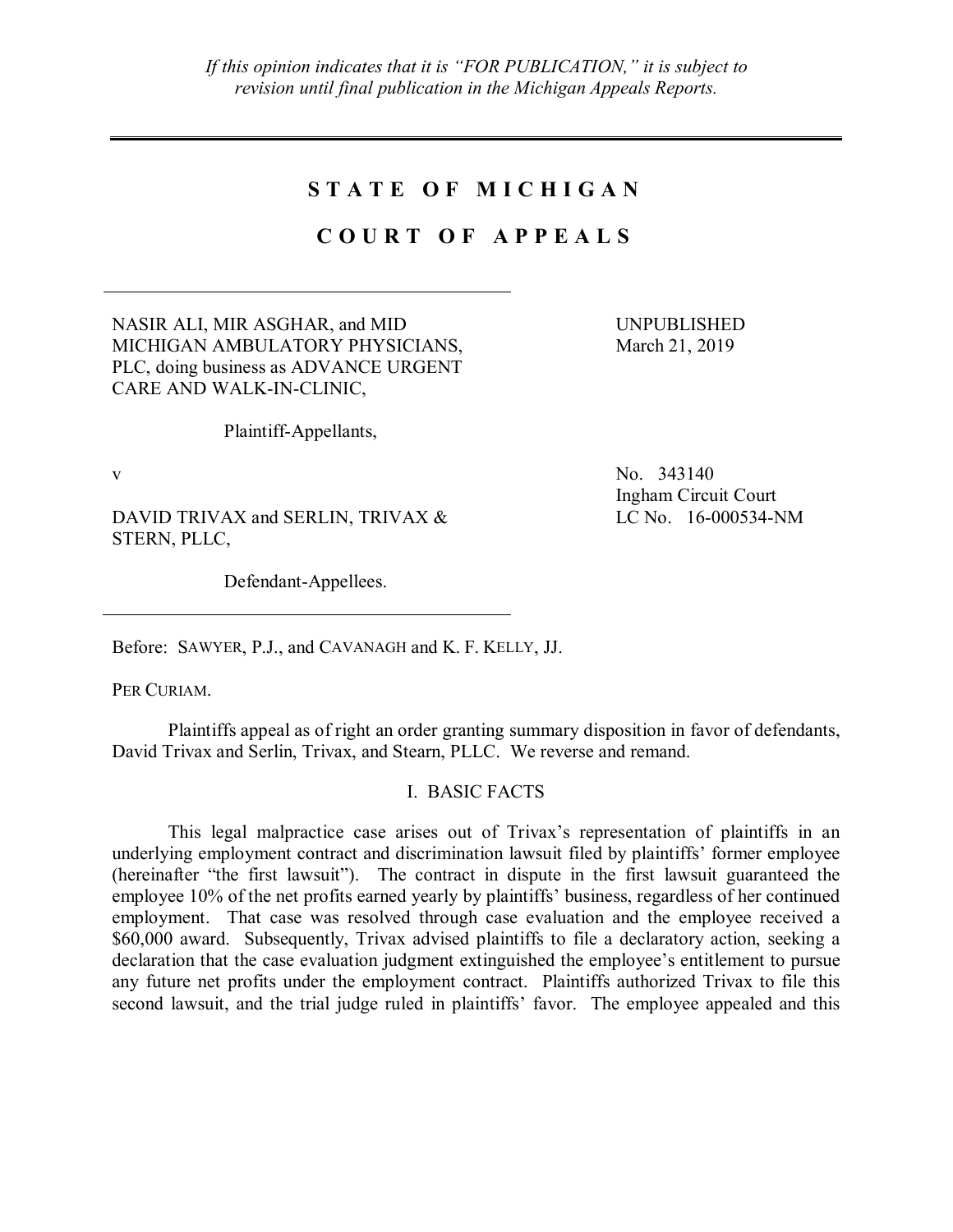Court reversed, focusing solely on contract interpretation.<sup>1</sup> On remand, plaintiffs terminated Trivax as their legal representation. Successor counsel ultimately settled the case with the former employee, and she was paid \$47,500.

Plaintiffs contend in this present action that Trivax breached the applicable standard of care in advising plaintiffs to file the declaratory action and in pursuing this course of action. They contend that the advice was unreasonable and conflicted with prevailing Michigan law. Further, they contend that because of the second lawsuit they suffered damages in the form of additional legal fees as well as the settlement payment. The trial court, however, granted defendants' motion for summary disposition under MCR 2.116(C)(10) (no genuine issue of material fact), finding that Trivax's interpretation of the law, advice, and course of action were "conceivable" under Michigan law. This appeal followed.

### II. STANDARD OF REVIEW

This Court reviews de novo a trial court's decision on a motion for summary disposition. *Maiden v Rozwood*, 461 Mich 109, 118; 597 NW2d 817 (1999).

A motion under MCR  $2.116(C)(10)$  tests the factual sufficiency of the complaint. In evaluating a motion for summary disposition brought under this subsection, a trial court considers affidavits, pleadings, depositions, admissions, and other evidence submitted by the parties, MCR  $2.116(G)(5)$ , in the light most favorable to the party opposing the motion. Where the proffered evidence fails to establish a genuine issue regarding any material fact, the moving party is entitled to judgment as a matter of law. [*Id*. at 120.]

"To determine if a genuine issue of material fact exists, the test is whether the kind of record which might be developed, giving the benefit of reasonable doubt to the opposing party, would leave open an issue upon which reasonable minds might differ." *Skinner v Square D Co*, 445 Mich 153, 162; 516 NW2d 475 (1994) (quotation marks and citation omitted).

## III. LEGAL STANDARDS

"It is well established that an attorney is obligated to use reasonable skill, care, discretion and judgment in representing a client." *Simko v Blake*, 448 Mich 648, 656; 532 NW2d 842 (1995) (quotation marks, alteration, and citations omitted). The elements of a legal malpractice claim are "(1) the existence of an attorney-client relationship; (2) negligence in the legal representation of the plaintiff; (3) that the negligence was a proximate cause of an injury; and (4) the fact and extent of the injury alleged." *Charles Reinhart Co v Winiemko*, 444 Mich 579, 585- 586; 513 NW2d 773 (1994) (opinion by RILEY, J.) (quotation marks and citation omitted). The plaintiff has the burden of establishing all four elements. *Id*. at 586. In this case, the parties do not dispute that there was an attorney-client relationship, and the trial court did not reach the

<sup>&</sup>lt;sup>1</sup> *Ali v Loloee*, unpublished per curiam opinion of the Court of Appeals, issued March 18, 2014 (Docket No. 313939).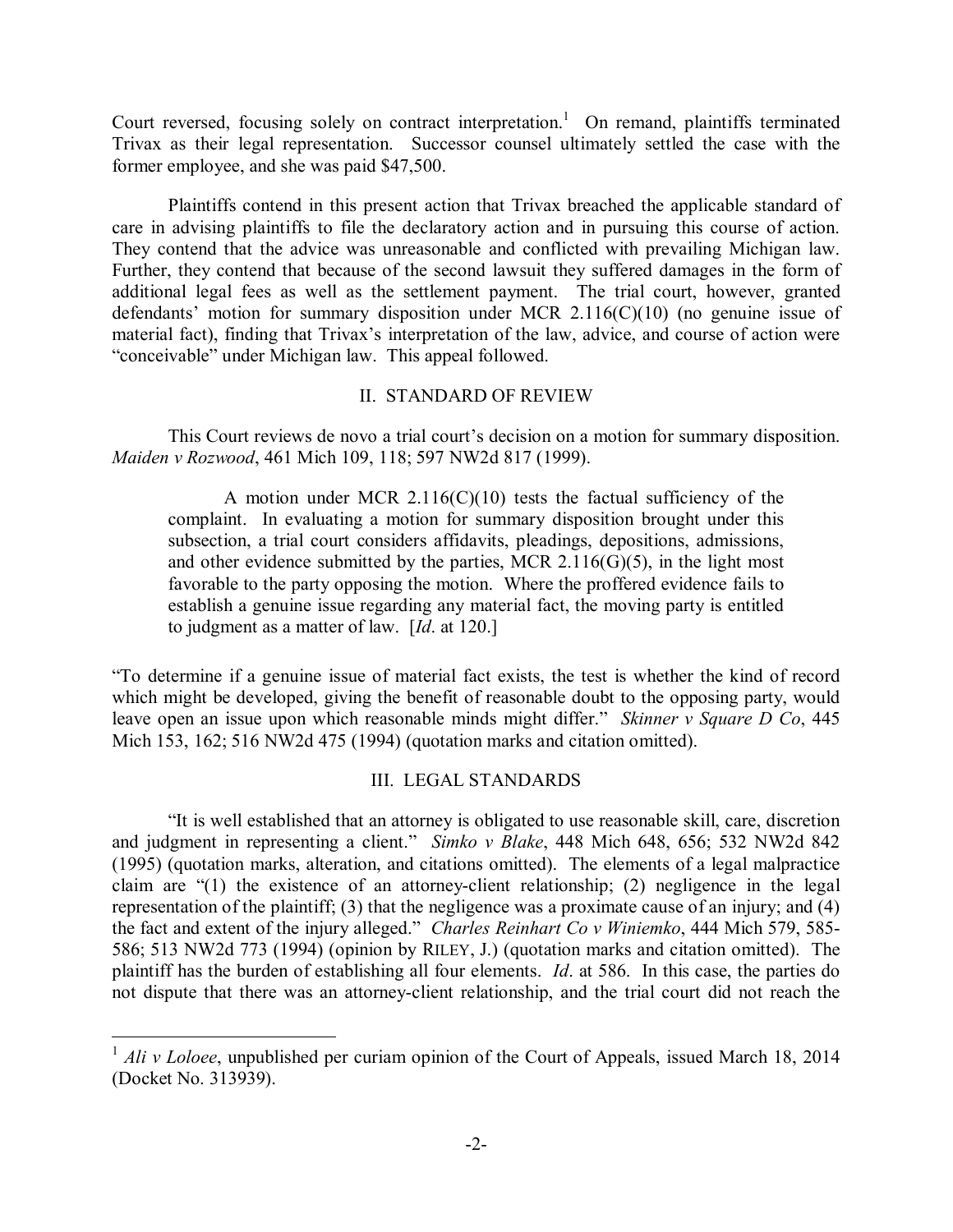issue of causation or damages. Instead, the focus of the summary disposition opinion and order was the second prong of a legal malpractice claim—whether Trivax was negligent in his legal representation of plaintiffs.

### IV. ANALYSIS

#### A. ISSUES OF LAW

Plaintiffs first argue that the trial court erred by failing to conduct an analysis of the law underlying Trivax's advice to file the second lawsuit. They continue to argue on appeal that the dispositive issue is whether the case evaluation award extinguished future claims and if it did, as they argue, Trivax's interpretation cannot be insulated as a mere error of judgment. While we disagree that this is the "dispositive issue," we agree that to determine whether Trivax exercised reasonable skill and professional judgment in accordance with Michigan law, the trial court should have analyzed the underlying legal issue.

In *Charles Reinhart Co*, an attorney was sued for malpractice after he failed to timely file an appellate brief or answer a motion for dismissal, resulting in the plaintiffs' loss of the appeal. *Charles Reinhart Co*, 444 Mich at 583-584. The plaintiffs argued that but for the attorney's negligence, they would have succeeded in their appeal. *Id*. at 584. The attorney filed a motion for summary disposition, arguing that the plaintiffs were unable to prove proximate cause because the underlying appeal, as a matter of law, would have been unsuccessful. *Id*. The trial court denied the motion, holding that the question of proximate cause was a question of fact for the jury. *Id*. at 585. Our Supreme Court disagreed. *Id*. at 590-591. In reaching that conclusion, the Court quoted other state appellate courts, reasoning:

"The question of whether an appeal would have been successful depends on an analysis of the law and the procedural rules. The plaintiff's petition that the jury should make this determination as a question of fact would require the jury to sit as appellate judges, review the trial court record and briefs, and decide whether the trial court committed reversible error. A judge is clearly in a better position to make this determination. Resolving legal issues on appeal is an area exclusively within the province of judges." [*Id*. at 590, quoting *Millhouse v Wiesenthal*, 775 SW2d 626, 628 (Tex, 1989) (alterations and ellipsis omitted).]

The Court concluded that "because the issue whether the underlying appeal would have succeeded is resolved by legal principle, the issue is one for the court, not the jury. Simply because issues of law are presented in a unique procedural posture does not eviscerate this basic governing principle of Michigan jurisprudence." *Charles Reinhart Co*, 444 Mich at 592.

*Charles Reinhart Co* is factually distinguishable from the instant case because this case does not involve an appellate malpractice lawsuit; nor does the particular issue in this case involve proximate cause. However, we conclude that the analysis from *Charles Reinhart Co* is nevertheless persuasive in the resolution of the instant case. Whether Trivax was negligent is directly related to the legal principles underlying his decision to advocate for and pursue the declaratory action in the second lawsuit. " 'It is emphatically the province and duty of the judicial department to say what the law is.' " *Id*. at 592, quoting *Marbury v Madison*, 5 US (1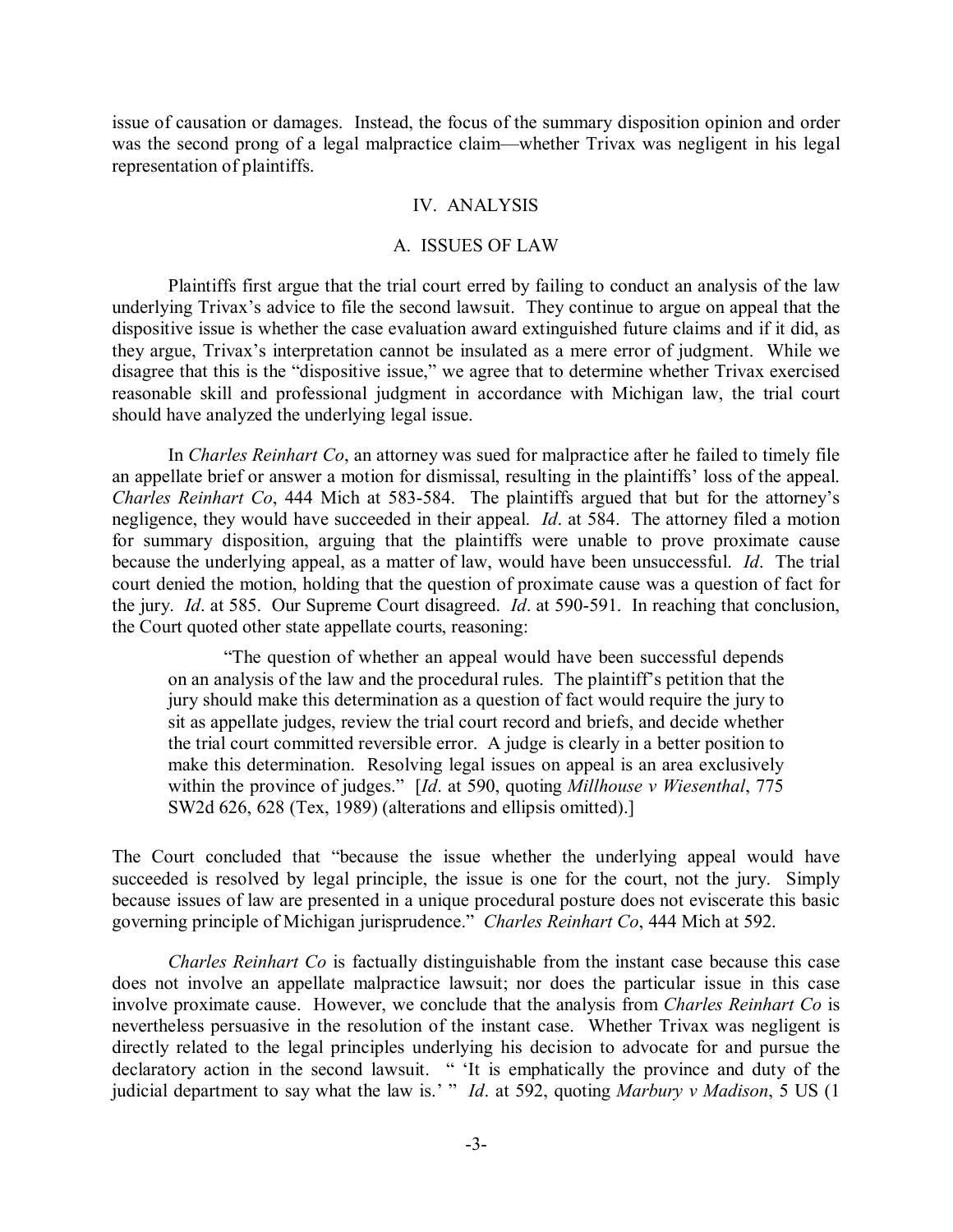Cranch) 137, 177; 2 L Ed 60 (1803). And "[s]imply because issues of law are presented in a unique procedural posture does not eviscerate this basic governing principle . . . ." *Charles Reinhart Co*, 444 Mich at 592. Whether Trivax advised plaintiffs to pursue the second lawsuit based on reasonable skill, care, discretion, and judgment in accordance with prevailing law is inherently dependent upon an analysis of the underlying law governing case evaluations. See *Simko*, 448 Mich at 656-658. The trial court erred by failing to examine the applicable law and simply deeming Trivax's interpretation "conceivable."

Furthermore, the trial court's apparent failure to analyze the underlying legal principles arose from its finding that Trivax's interpretation was "conceivable" under Michigan law. Whether an attorney's argument or interpretation of the law is "conceivable" is not the standard for determining whether an attorney's representation was negligent. The proper standard in a legal malpractice case is whether an attorney used reasonable skill, care, discretion, and judgment in representing a client, not whether a "conceivable" justification existed for the attorney's advice. See *id*.

### B. EFFECT OF ACCEPTANCE OF CASE EVALUATION, MCR 2.403(M)(1)

Plaintiffs next argue that there is no legal support for Trivax's interpretation, advice, and course of action undertaken to pursue the second lawsuit.

Case evaluations are governed by MCR 2.403. "In general, the purpose of MCR 2.403 is to expedite and simplify the final settlement of cases to avoid a trial." *Larson v Auto-Owners Ins Co*, 194 Mich App 329, 332; 486 NW2d 128 (1992). MCR 2.403(M)(1) provides that a case evaluation judgment "shall be deemed to dispose of all claims in the action and includes all fees, costs, and interest to the date it is entered . . . ." Our Supreme Court has stated that "[t]he language of MCR  $2.403(M)(1)$  could not be more clear that accepting a case evaluation means that *all claims* in the *action* . . . are dismissed." *CAM Constr v Lake Edgewood Condo Ass'n*, 465 Mich 549, 555; 640 NW2d 256 (2002).

In *CAM Constr*, the plaintiff filed a four-count complaint against the defendant for failure to pay for services rendered and breach of contract. *Id*. at 550-551. Counts I, II, and III all dealt with the same contract, but count IV pertained to a separate contract. *Id*. at 551. The defendant was granted summary disposition on count IV, which was not appealed. *Id*. The case proceeded to case evaluation, which the parties accepted. *Id*. at 551-552. The defendant moved to dismiss the entire case, but the plaintiff argued that it reserved the right to appeal the summary disposition of count IV. *Id*. at 552. The circuit court agreed, but on appeal this Court dismissed the case, concluding that "a party cannot appeal an earlier order entered after a subsequent acceptance of the mediation<sup>[2]</sup> award." *Id.* at  $552-553$ .

 $2$  Prior to August 1, 2000, MCR 2.403 used the term "mediation" instead of "case evaluation." See *Wilcoxon v Wayne Co Neighborhood Legal Servs*, 252 Mich App 549, 550-551 n 1; 652 NW2d 851 (2002).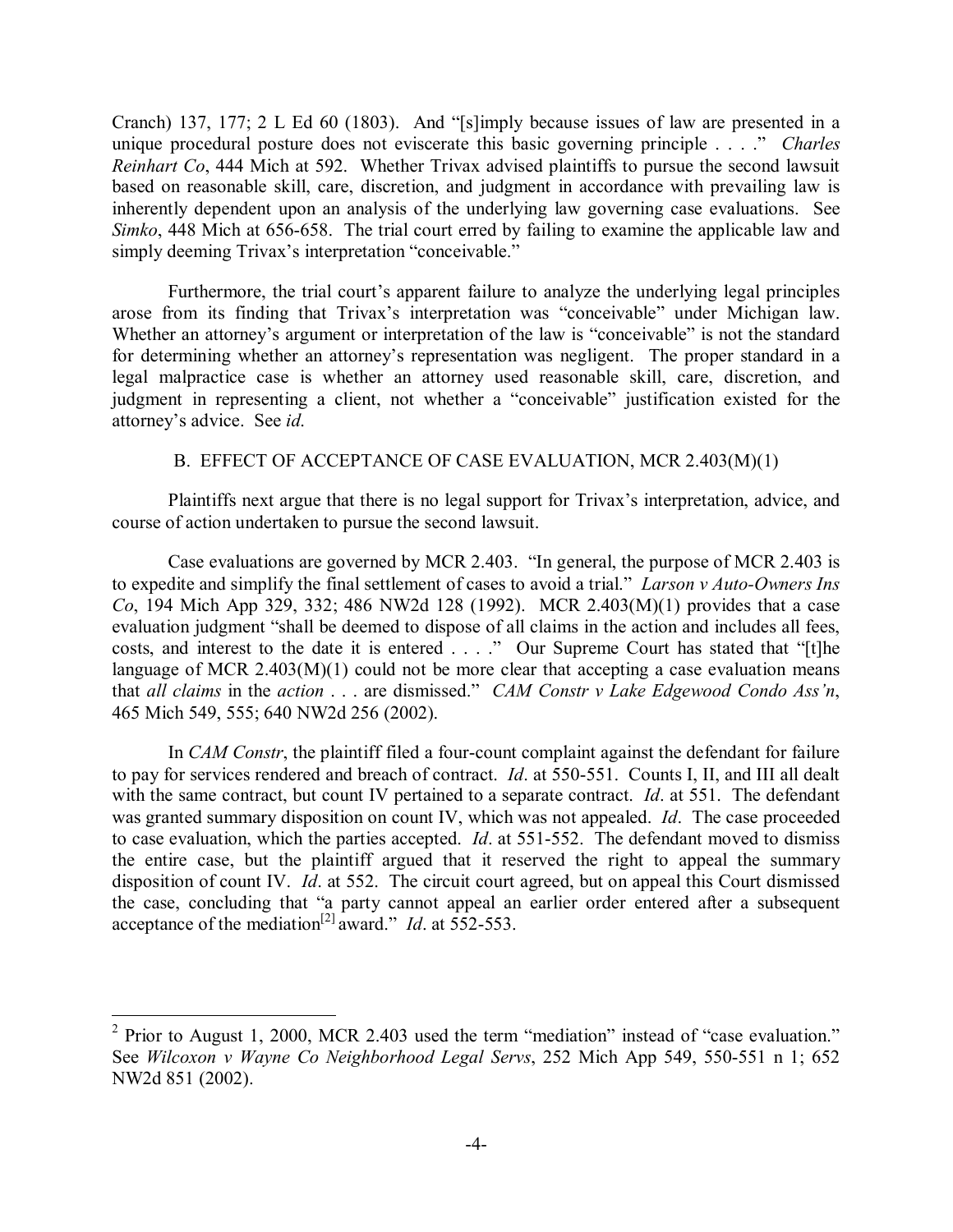Our Supreme Court affirmed, first explaining that under the terms of a court rule, "a claim consists of facts giving rise to a right asserted in a judicial proceeding," and that the judicial proceeding is "an action." *Id*. at 555. Therefore, it continued, the plain language of MCR 2.403(M)(1) did not allow a "bifurcation of the claims," and "the court rule's unambiguous language" dictated "that upon the parties' acceptance of a case evaluation all claims in the action be disposed." *CAM Constr*, 465 Mich at 555. The Court overruled previous decisions of this Court that had "improperly allowed[ed] a party to make a showing that less than all issues were submitted to case evaluation." *Id.* at 556 (quotation marks omitted). The Court concluded: "If all parties accept the panel's evaluation, the case is over." *Id*. at 557. 3

The first lawsuit brought by plaintiffs' former employee alleged a claim for breach of an employment agreement. That agreement contained the "bonus" provision for future profits. In the complaint, the former employee argued that she was "indefinitely entitled to 10% of the net profits" and that she had suffered damages for "lost past and future income and employee benefits, [and the] loss of 10% of net profits earned for the year." She also sought a declaration that she was entitled to 10% of the past net profits, as well as 10% of net profits earned yearly. In her case evaluation summary submitted to the case evaluation panel, she asserted that she was entitled to future profits, estimating that she was owed more than \$700,000 in future damages. "[A] claim consists of facts giving rise to a right asserted in a judicial proceeding . . . ." *Id*. at 555. The right to future profits was clearly a claim in the first lawsuit. Accordingly, when the parties accepted the case evaluation, all of the claims asserted in the complaint were disposed of under MCR 2.403 $(M)(1)$ . See *id*.<sup>4</sup> This includes any claims for future profits under the same contract.

Defendants rely on *Dane Constr, Inc v Royal's Wine & Deli, Inc*, 192 Mich App 287, 293-294; 480 NW2d 343 (1991), and *English Trust v Equity Logistics*, unpublished per curiam opinion of the Court of Appeals, issued March 27, 2014 (Docket No. 314057), in support of their contention that caselaw provides that "certain claims are not extinguished by a case evaluation award." However, *Dane*, decided prior to *CAM Constr*, held that *equitable* claims were not extinguished by a case evaluation. Equitable remedies are not at issue in this case and, furthermore, since *Dane* was decided, MCR 2.403(A)(3) and MCR 2.403(M)(2) have been amended to provide a mechanism to exempt equitable claims from case evaluation. See *CAM* 

 <sup>3</sup> See *Magdich & Assoc, PC v Novi Dev Assoc, LLC*, 305 Mich App 272, 280-281; 851 NW2d 585 (2014) (applying this principle and holding that "to the extent that [the] defendant claims that it definitively established that fewer than all claims were submitted to case evaluation, . . . such a showing is impermissible[;] . . . [i]n short, both parties accepted the case evaluation award without qualification, and therefore, the case is over").

 $4$  Furthermore, any future claim for profits was barred by res judicata because the first lawsuit (1) was decided on the merits, (2) was final, and (3) involved the same parties, and because (4) any claim for future profits could have (and arguably was) resolved in the first lawsuit. See *Ditmore v Michalik*, 244 Mich App 569, 576; 625 NW2d 462 (2001). However, by filing the declaratory action, Trivax arguably waived the doctrine of res judicata as a defense. Issues involving res judicata are not raised in this appeal and we decline to address them.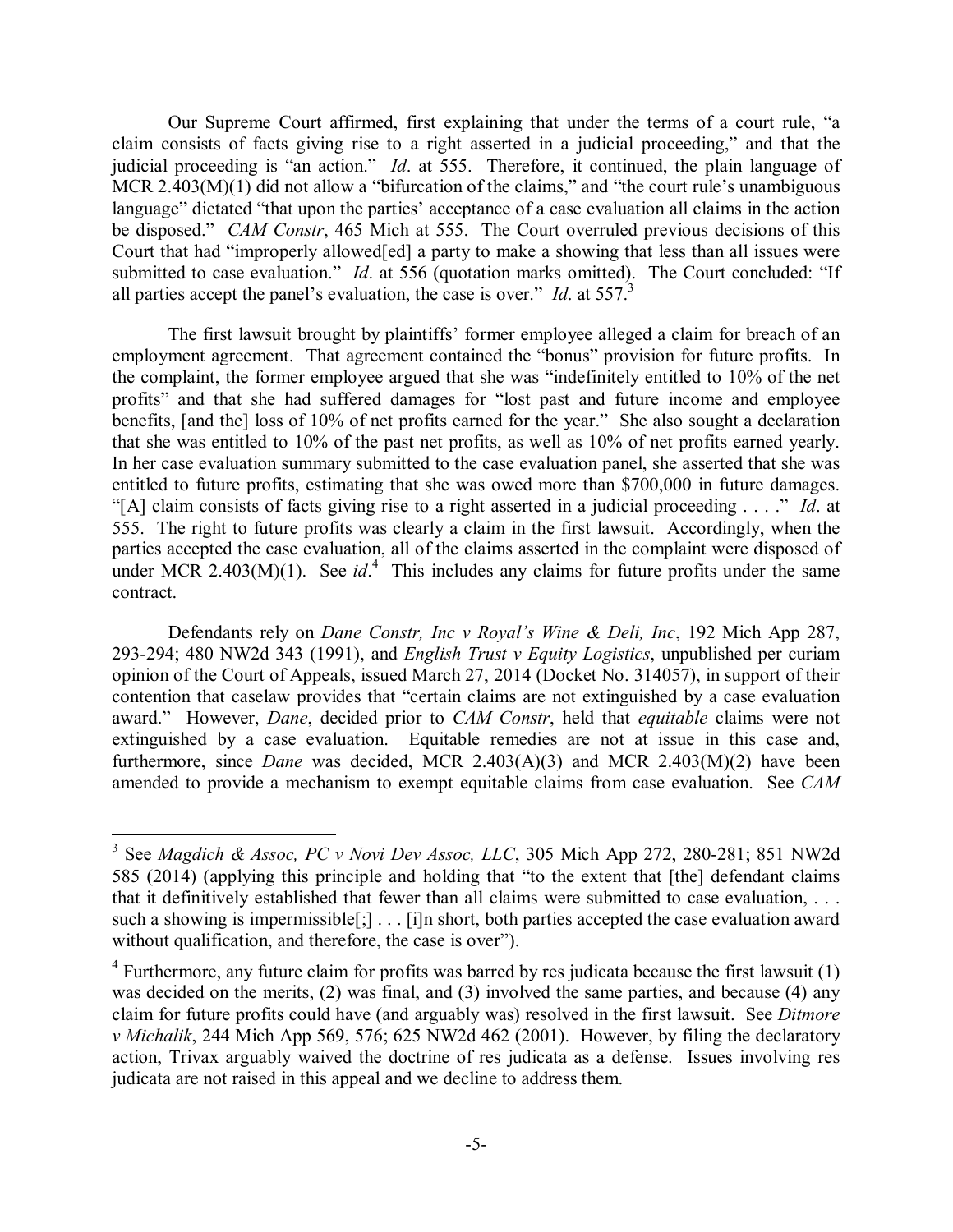*Constr*, 465 Mich at 556 (explaining that MCR 2.403 was previously "less detailed"). *English Trust* is unpublished and not binding on this Court. MCR 7.215(C)(1). Moreover, unlike in *English Trust*, in which the plaintiff shareholders retained an interest in the defendant company and could sue for *future* shareholder oppression violations notwithstanding their acceptance of a case evaluation, in this case the employee did not possess an ownership interest and her damages had all accrued under the same contract that was the subject of the case evaluation.

#### C. LEGAL MALPRACTICE AND THE ATTORNEY JUDGMENT RULE

Attorneys "have a duty to behave as would an attorney of ordinary learning, judgment, or skill . . . under the same or similar circumstances." *Simko*, 448 Mich at 656 (quotation marks and citation omitted). However, "[w]here an attorney acts in good faith and in honest belief that his acts and omissions are well founded in law and are in the best interest of his client, he is not answerable for mere errors in judgment." *Id*. at 658. This is sometimes referred to as the "attorney judgment rule." See, e.g., *People v Trakhtenberg*, 493 Mich 38, 44-45; 826 NW2d 136 (2012).

We conclude that Trivax's representation is not shielded by the attorney judgment rule. Trivax had ample time to research the relevant authority and there was plentiful caselaw available that would suggest that filing the second lawsuit was unnecessary. At the time Trivax rendered the erroneous advice to plaintiffs, MCR 2.403(M)(1) had been amended to reflect the finality of a case evaluation judgment for more than 21 years and all caselaw interpreting MCR 2.403(M)(1) indicated that a case evaluation award extinguishes all claims. Accordingly, Trivax's advice to plaintiffs to file the second lawsuit can support a malpractice claim. The trial court erred by granting summary disposition because there remained a question of fact regarding whether Trivax acted as a reasonable attorney would, since prevailing Michigan law does not support his interpretation. Whether Trivax acted reasonably is a question of fact for the jury, not the trial court. See *Charles Reinhart Co*, 444 Mich at 590 n 22; see also *Dawe v Bar-Levav & Assoc (On Remand)*, 289 Mich App 380, 392; 808 NW2d 240 (2010).

Defendants rely heavily on the findings of the trial court judge in the second lawsuit, who agreed with Trivax's interpretation concerning the finality of a case submitted to case evaluation. However, their contention, and the view adopted by that judge, is plainly contrary to well-settled law. Defendants do not provide any authority to support their contention that an attorney acts reasonably simply because a judge agrees with an erroneous interpretation of the law. While this may be relevant to the jury's consideration of Trivax's performance, we cannot conclude that it is a basis for granting defendants' summary disposition motion.

#### V. CONCLUSION

Viewed in a light most favorable to plaintiffs, there remains a genuine issue of material fact regarding whether Trivax was negligent in his legal representation of plaintiffs. In light of this conclusion, we need not address plaintiffs' remaining issues concerning expert testimony and proximate cause and, because the trial court did not address these issues, we conclude that discussion is premature.